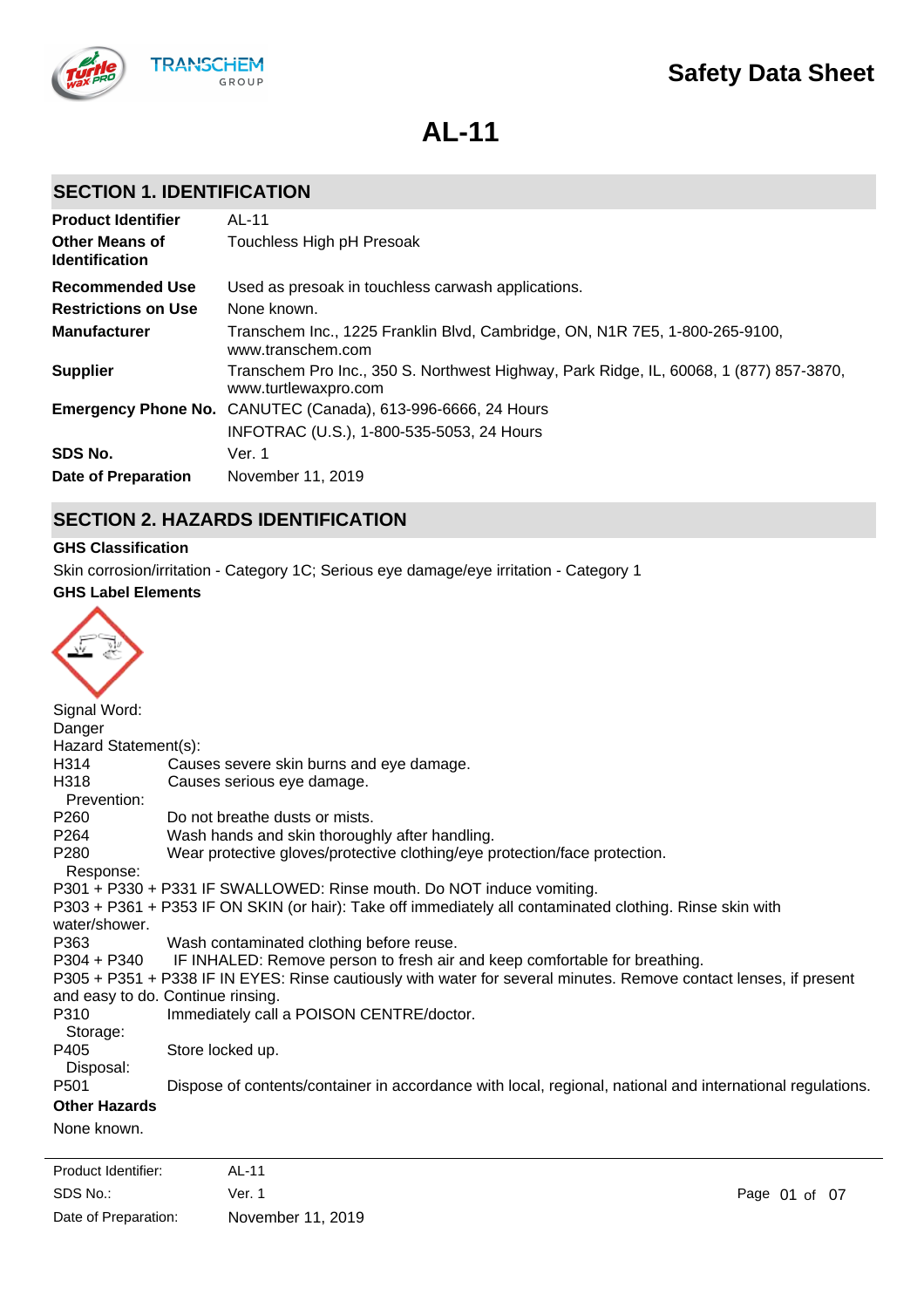# **SECTION 3. COMPOSITION/INFORMATION ON INGREDIENTS**

Mixture:

| <b>Chemical Name</b>                  | <b>CAS No.</b> | $\frac{0}{0}$ | Other Identifiers                                   |
|---------------------------------------|----------------|---------------|-----------------------------------------------------|
| Tetrasodium EDTA                      | 64-02-8        | $1 - 5$       | Ethylenediaminetetraacetic<br>lacid                 |
| Sodium hydroxide                      | 1310-73-2      | $1 - 5$       | Caustic Soda                                        |
| Sodium Metasilicate                   | 6834-92-0      | $1 - 5$       | IN/A                                                |
| 2-Butoxyethanol                       | 111-76-2       | $1 - 5$       | Butyl Cellosolve, Ethylene<br>glycol monbutyl ether |
| Alcohols, C9-11, ethoxylated, liquids | 68439-46-3     | 1-5           | Alcohol Exthoxylate                                 |

#### **Notes**

The specific chemical identity and/or exact percentage of composition (concentration) has been withheld as a trade secret.

# **SECTION 4. FIRST-AID MEASURES**

# **First-aid Measures**

**Inhalation**

Move to fresh air. Get medical advice/attention if you feel unwell or are concerned.

# **Skin Contact**

Take off contaminated clothing, shoes and leather goods (e.g. watchbands, belts). Immediately rinse with lukewarm, gently flowing water for 15-20 minutes. Immediately call a Poison Centre or doctor. Thoroughly clean clothing, shoes and leather goods before reuse or dispose of safely.

# **Eye Contact**

Immediately rinse the contaminated eye(s) with lukewarm, gently flowing water for 15-20 minutes, while holding the eyelid(s) open. Remove contact lenses, if present and easy to do. Immediately call a Poison Centre or doctor. **Ingestion**

Never give anything by mouth if victim is rapidly losing consciousness, or is unconscious or convulsing. Do not induce vomiting. Rinse mouth with water. Drink one glass of water. Immediately call a Poison Centre or doctor.

# **Most Important Symptoms and Effects, Acute and Delayed**

If on skin: may burn the skin. Permanent scarring may result. If in eyes: may cause serious eye damage. May irritate or burn the eyes. Permanent damage including blindness may result.

# **Immediate Medical Attention and Special Treatment**

**Target Organs**

Eyes, skin.

**Special Instructions**

Rinse affected area (skin, eyes) thoroughly with water.

# **Medical Conditions Aggravated by Exposure**

None known.

# **SECTION 5. FIRE-FIGHTING MEASURES**

# **Extinguishing Media**

# **Suitable Extinguishing Media**

Not combustible. Use extinguishing agent suitable for surrounding fire.

# **Unsuitable Extinguishing Media**

None known.

# **Specific Hazards Arising from the Chemical**

Hazardous combustion products: oxides of carbon and nitrogen.

# **Special Protective Equipment and Precautions for Fire-fighters**

Review Section 6 (Accidental Release Measures) for important information on responding to leaks/spills.

| Product Identifier:  | AL-11             |               |
|----------------------|-------------------|---------------|
| SDS No.:             | Ver. 1            | Page 02 of 07 |
| Date of Preparation: | November 11, 2019 |               |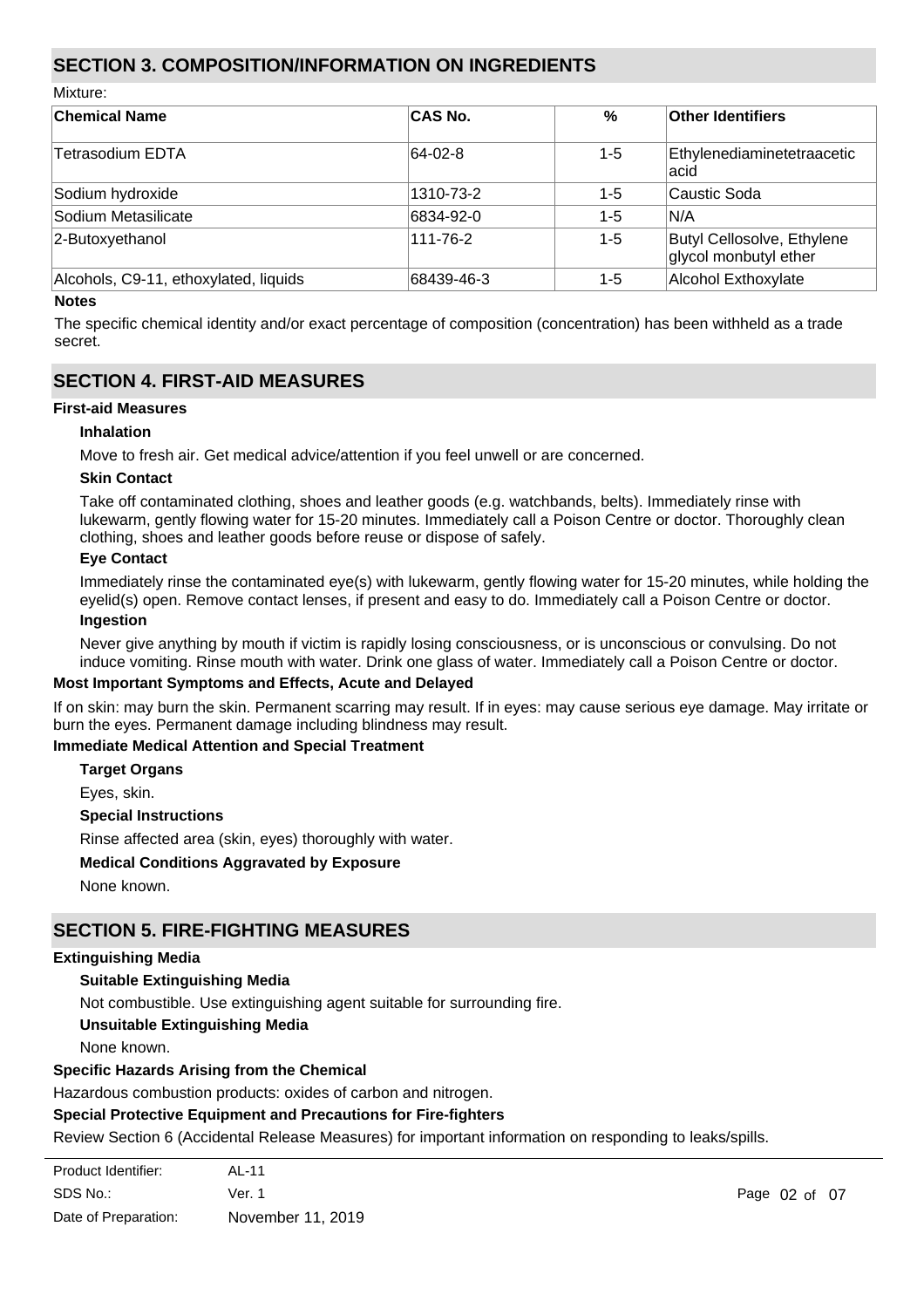See Skin Protection in Section 8 (Exposure Controls/Personal Protection) for advice on suitable chemical protective materials.

# **SECTION 6. ACCIDENTAL RELEASE MEASURES**

# **Personal Precautions, Protective Equipment, and Emergency Procedures**

Use the personal protective equipment recommended in Section 8 of this safety data sheet.

# **Environmental Precautions**

Concentrated product: it is good practice to prevent releases into the environment. Do not allow into any sewer, on the ground or into any waterway.

# **Methods and Materials for Containment and Cleaning Up**

Review Section 7 (Handling) of this safety data sheet before proceeding with clean-up. Small spills or leaks: contain and soak up spill with absorbent that does not react with spilled product. Place used absorbent into suitable, covered, labelled containers for disposal. Large spills or leaks: dike spilled product to prevent runoff. Remove or recover liquid using pumps or vacuum equipment. Review Section 13 (Disposal Considerations) of this safety data sheet. Contact emergency services and manufacturer/supplier for advice.

#### **Other Information**

Report spills to local health, safety and environmental authorities, as required.

# **SECTION 7. HANDLING AND STORAGE**

#### **Precautions for Safe Handling**

Do not get in eyes, on skin or on clothing. Avoid release to the environment. Wear personal protective equipment to avoid direct contact with this chemical. See Section 13 (Disposal Considerations) of this safety data sheet.

#### **Conditions for Safe Storage**

Store in an area that is: cool, dry, well-ventilated, separate from incompatible materials (see Section 10: Stability and Reactivity). Comply with all applicable health and safety regulations, fire and building codes.

# **SECTION 8. EXPOSURE CONTROLS/PERSONAL PROTECTION**

#### **Control Parameters**

|                      | <b>ACGIH TLV®</b>     |                  | <b>OSHA PEL</b>     |                | <b>AIHA WEEL</b> |     |
|----------------------|-----------------------|------------------|---------------------|----------------|------------------|-----|
| <b>Chemical Name</b> | <b>TWA</b>            | <b>STEL</b>      | <b>TWA</b>          | <b>Ceiling</b> | 8-hr TWA         | TWA |
| Sodium hydroxide     |                       | $\alpha$ mg/m3 C | $ 2 \text{ mg/m3} $ |                |                  |     |
| 2-Butoxyethanol      | $ 20$ ppm $C$<br>Skin |                  | 50 ppm<br>Skin      |                |                  |     |

#### **Appropriate Engineering Controls**

General ventilation is usually adequate. Use local exhaust ventilation, if general ventilation is not adequate to control amount in the air. Provide eyewash and safety shower if contact or splash hazard exists.

#### **Individual Protection Measures**

#### **Eye/Face Protection**

Wear chemical safety goggles and face shield when contact is possible.

#### **Skin Protection**

Wear chemical protective clothing e.g. gloves, aprons, boots. Neoprene rubber, polyvinyl chloride, latex rubber.

#### **Respiratory Protection**

Not normally required if product is used as directed.

# **SECTION 9. PHYSICAL AND CHEMICAL PROPERTIES**

# **Basic Physical and Chemical Properties**

| Appearance             | Clear green liquid. |  |
|------------------------|---------------------|--|
| Odour                  | Mild                |  |
| <b>Odour Threshold</b> | Not available       |  |
| рH                     | $13.0 - 13.6$       |  |
| .                      |                     |  |

| Product Identifier:  | AL-11             |
|----------------------|-------------------|
| SDS No.:             | Ver. 1            |
| Date of Preparation: | November 11, 2019 |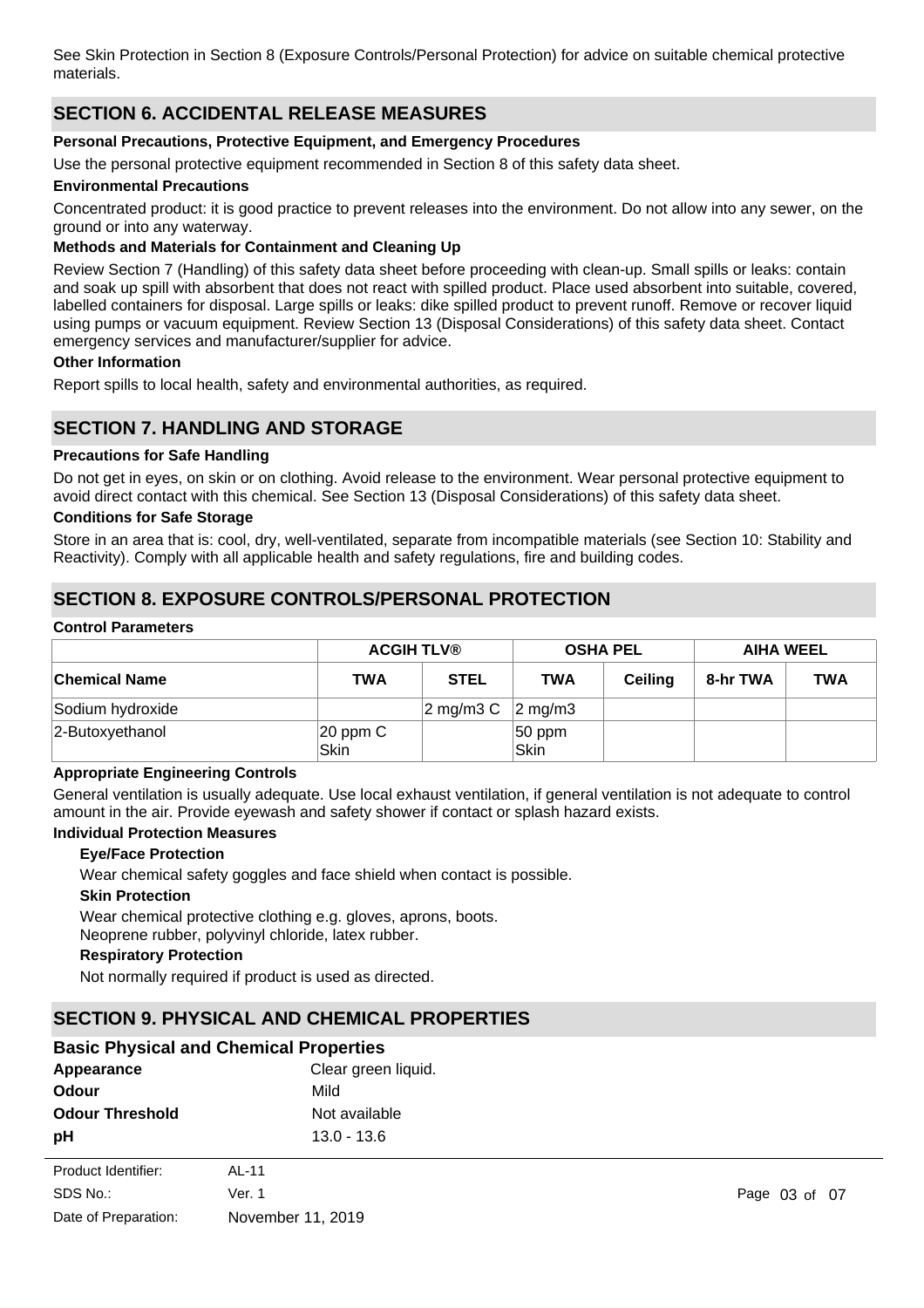| Not available (melting); Not available (freezing) |
|---------------------------------------------------|
| Not available                                     |
| Not available                                     |
| Not available                                     |
| Not available                                     |
| Not applicable (upper); Not applicable (lower)    |
| Not applicable                                    |
| ∼ 1                                               |
| 1.06                                              |
| Soluble in water                                  |
| Not available                                     |
| Not available                                     |
| Not available                                     |
| Not available (kinematic)                         |
|                                                   |
| Liquid                                            |
|                                                   |

# **SECTION 10. STABILITY AND REACTIVITY**

**Chemical Stability** Normally stable. **Conditions to Avoid** Incompatible materials. **Incompatible Materials** Strong oxidizing agents (e.g. perchloric acid). **Hazardous Decomposition Products** None known. **Possibility of Hazardous Reactions** None known. **Reactivity** Not reactive.

# **SECTION 11. TOXICOLOGICAL INFORMATION**

# **Likely Routes of Exposure**

Inhalation; skin contact; eye contact.

**Acute Toxicity**

| ∣Chemical Name                           | <b>LC50</b>                               | LD50 (oral)         | LD50 (dermal)           |
|------------------------------------------|-------------------------------------------|---------------------|-------------------------|
| <b>Tetrasodium EDTA</b>                  | $> 1-5$ mg/L (rat) (4-hour<br>exposure)   | 1780 mg/kg (rat)    |                         |
| Sodium hydroxide                         |                                           | 500 mg/kg (rabbit)  | 1350 mg/kg (rabbit)     |
| Sodium Metasilicate                      |                                           | 1153 mg/kg (rat)    |                         |
| 2-Butoxyethanol                          | 450 ppm (female rat)<br>(4-hour exposure) | 400-917 mg/kg (rat) | 220 mg/kg (rabbit)      |
| Alcohols, C9-11, ethoxylated,<br>liquids |                                           | 1378 mg/kg (rat)    | $>$ 2000 mg/kg (rabbit) |

# **Skin Corrosion/Irritation**

Contact can cause pain, redness, burns, and blistering. Permanent scarring can result.

| Product Identifier:  | AL-11             |
|----------------------|-------------------|
| SDS No.:             | Ver. 1            |
| Date of Preparation: | November 11, 2019 |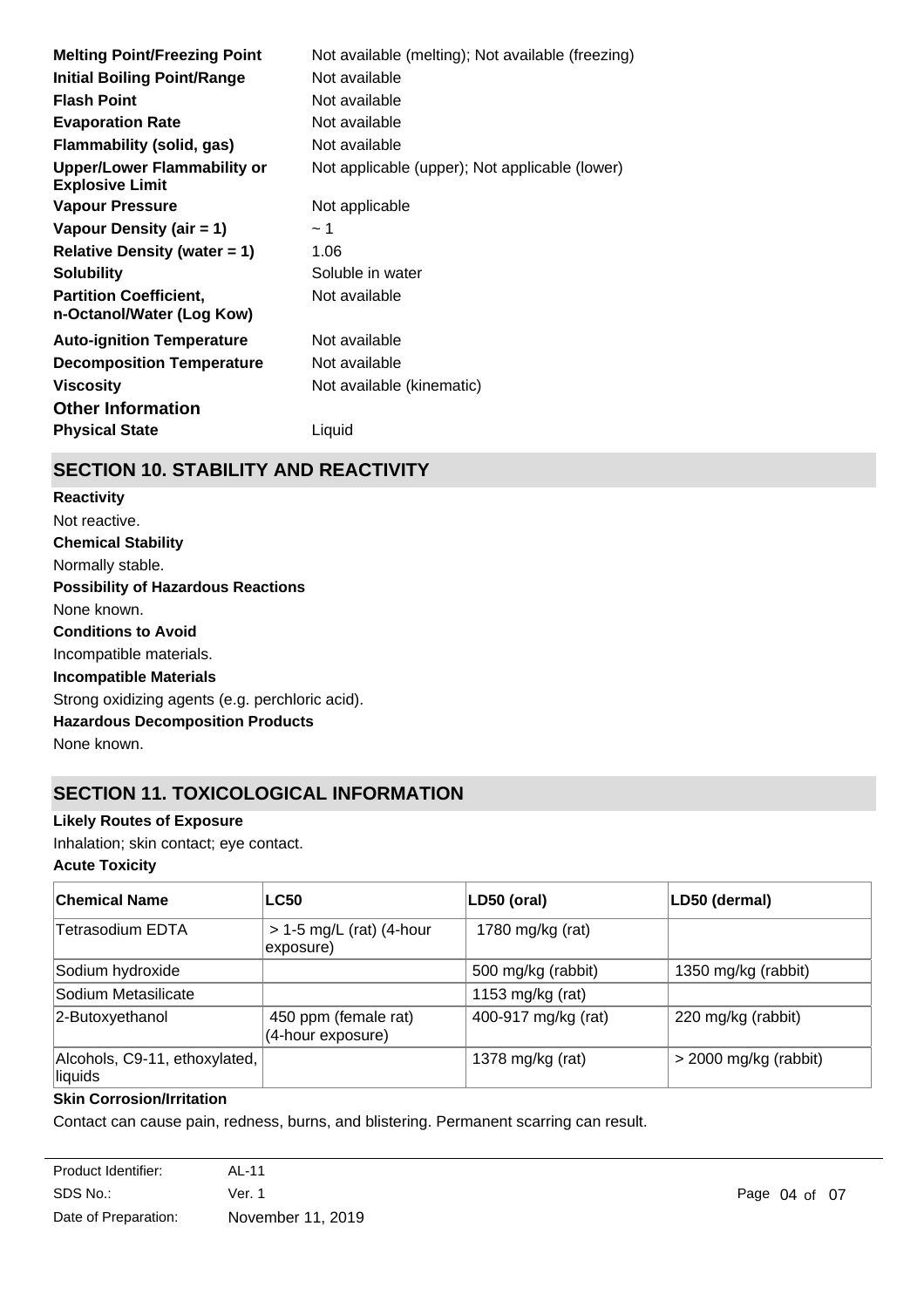# **Serious Eye Damage/Irritation**

Contact causes severe burns with redness, swelling, pain and blurred vision. Permanent damage including blindness can result.

# **STOT (Specific Target Organ Toxicity) - Single Exposure**

# **Inhalation**

Can cause nose, throat and respiratory tract irritation, coughing and headache.

# **Ingestion**

May cause irritation of the mouth, throat and stomach. Symptoms may include nausea, vomiting, stomach cramps and diarrhea.

# **Aspiration Hazard**

No information was located.

# **STOT (Specific Target Organ Toxicity) - Repeated Exposure**

Symptoms may include dry, red, cracked skin (dermatitis).

# **Respiratory and/or Skin Sensitization**

No information was located.

# **Carcinogenicity**

| <b>Chemical Name</b> | IARC    | <b>ACGIH®</b> | NTF | OSHA |
|----------------------|---------|---------------|-----|------|
| 2-Butoxyethanol      | Group 3 | 'A3           |     |      |

# **Reproductive Toxicity**

**Development of Offspring**

No indication from ingredients.

**Sexual Function and Fertility**

No indication from ingredients.

**Effects on or via Lactation**

No indication from ingredients.

# **Germ Cell Mutagenicity**

No information was located.

# **Interactive Effects**

No information was located.

# **SECTION 12. ECOLOGICAL INFORMATION**

All components of this product are biodegradable by Regulation (EC) No 648/2004.

# **Toxicity**

# **Acute Aquatic Toxicity**

| <b>Chemical Name</b> | <b>LC50 Fish</b>                                                             | <b>EC50 Crustacea</b>                                        | <b>ErC50 Aquatic</b><br><b>Plants</b> | ErC50 Algae |
|----------------------|------------------------------------------------------------------------------|--------------------------------------------------------------|---------------------------------------|-------------|
| Tetrasodium EDTA     | 34-62 mg/L<br>(Lepomis<br>macrochirus<br>(bluegill); 96-hour;<br>static)     | 113 mg/L (Daphnia<br>magna (water flea);<br>48-hour; static) |                                       |             |
| Sodium hydroxide     | 45.4 mg/L<br>(Oncorhynchus<br>mykiss (rainbow<br>trout); 96-hour;<br>static) | 100 mg/L (Daphnia<br>magna (water flea);<br>48-hour)         |                                       |             |
| Sodium Metasilicate  | 210 mg/L (96-hour)                                                           | 216 mg/L (96-hour)                                           |                                       |             |
| 2-Butoxyethanol      | 1490-2950 mg/L<br>(Lepomis<br>macrochirus<br>(bluegill); 96-hour)            | 1550 mg/L (Daphnia<br>magna (water flea);<br>48-hour)        |                                       |             |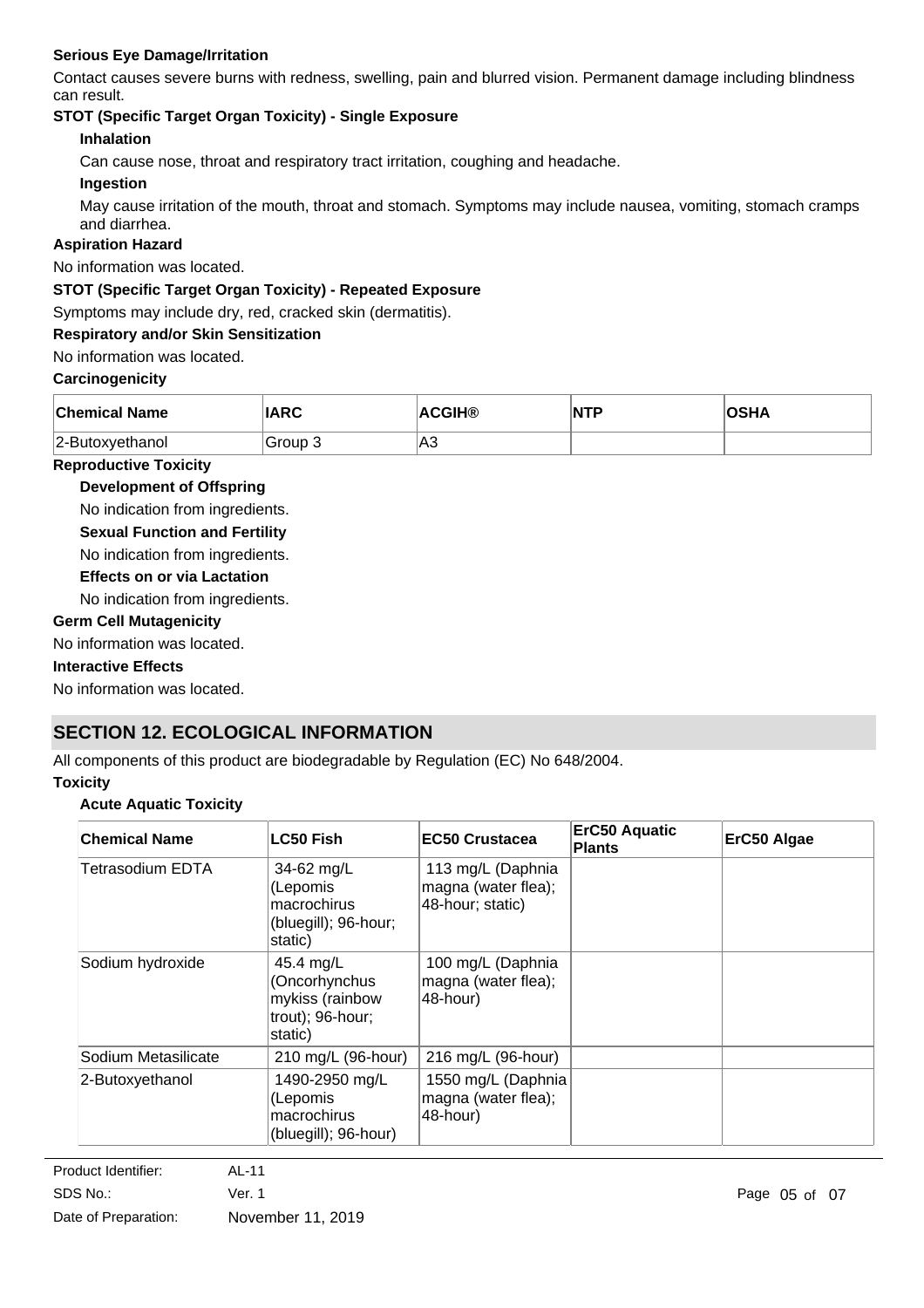| Alcohols, C9-11,<br>ethoxylated, liquids | 11 mg/L<br>(Pimephales<br>promelas (fathead<br>minnow); 96-hour; | 5.3 mg/L (Daphnia<br>magna (water flea);<br>48-hour) |  |
|------------------------------------------|------------------------------------------------------------------|------------------------------------------------------|--|
|                                          | fresh water)                                                     |                                                      |  |

# **Chronic Aquatic Toxicity**

| <b>Chemical Name</b>                     | <b>NOEC Fish</b>                    | EC50 Fish | <b>INOEC Crustacea</b>                                              | <b>IEC50 Crustacea</b> |
|------------------------------------------|-------------------------------------|-----------|---------------------------------------------------------------------|------------------------|
| 2-Butoxyethanol                          | > 100 mg/L (21-day;<br>semi-static) |           | > 100 mg/L (Daphnia)<br>magna (water flea);<br>21-day; semi-static) |                        |
| Alcohols, C9-11,<br>ethoxylated, liquids | 1.5 $mg/L$                          |           |                                                                     |                        |

#### **Persistence and Degradability**

(Tetrasodium EDTA) By using samples from a river, a ditch and a lake as inocula in the closed bottle test, a biodegradation between 60 and 83% was obtained after 49 days at pH 6.5, whereas between 53 and 72% were obtained after 28 days at pH 8.0.

# **SECTION 13. DISPOSAL CONSIDERATIONS**

# **Disposal Methods**

Review federal, state/provincial, and local government requirements prior to disposal.

# **SECTION 14. TRANSPORT INFORMATION**

| <b>Regulation</b> | UN No. | <b>Proper Shipping Name</b>                                                   | <b>Transport Hazard</b><br>Class(es) | Packing<br>Group |
|-------------------|--------|-------------------------------------------------------------------------------|--------------------------------------|------------------|
| <b>IUS DOT</b>    | 3266   | CORROSIVE LIQUID, Basic, Inorganic (Sodium<br>hydroxide, Sodium Metasilicate) | Class 8                              | Ш                |
| Canadian TDG      | 3266   | CORROSIVE LIQUID, Basic, Inorganic (Sodium<br>hydroxide, Sodium Metasilicate) | Class 8                              | Ш                |

#### **Special Precautions** Not applicable

#### **for User**

# **Transport in Bulk According to Annex II of MARPOL 73/78 and the IBC Code**

Not applicable

# **SECTION 15. REGULATORY INFORMATION**

# **Safety, Health and Environmental Regulations**

#### **Canada**

# **Domestic Substances List (DSL) / Non-Domestic Substances List (NDSL)**

All ingredients are listed on the DSL/NDSL.

#### **USA**

# **Toxic Substances Control Act (TSCA) Section 8(b)**

All ingredients are listed on the TSCA Inventory.

# **Additional USA Regulatory Lists**

California Proposition 65: No listed substances are known to be present. New Jersey Right To Know: Sodium Hydroxide (CAS: 1310-73-2); 2-butoxyethanol (CAS: 111-76-2). SARA Title III - Section 313: 2-butoxyethanol (CAS: 111-76-2).

# **SECTION 16. OTHER INFORMATION**

| <b>NFPA Rating</b><br><b>SDS Prepared By</b><br>Date of Preparation | Flammability - 0<br>Health - 2<br><b>Technical Group</b><br>November 11, 2019 | Instability - 0 |               |
|---------------------------------------------------------------------|-------------------------------------------------------------------------------|-----------------|---------------|
| Product Identifier:<br>SDS No.:<br>Date of Preparation:             | AL-11<br>Ver. 1<br>November 11, 2019                                          |                 | Page 06 of 07 |